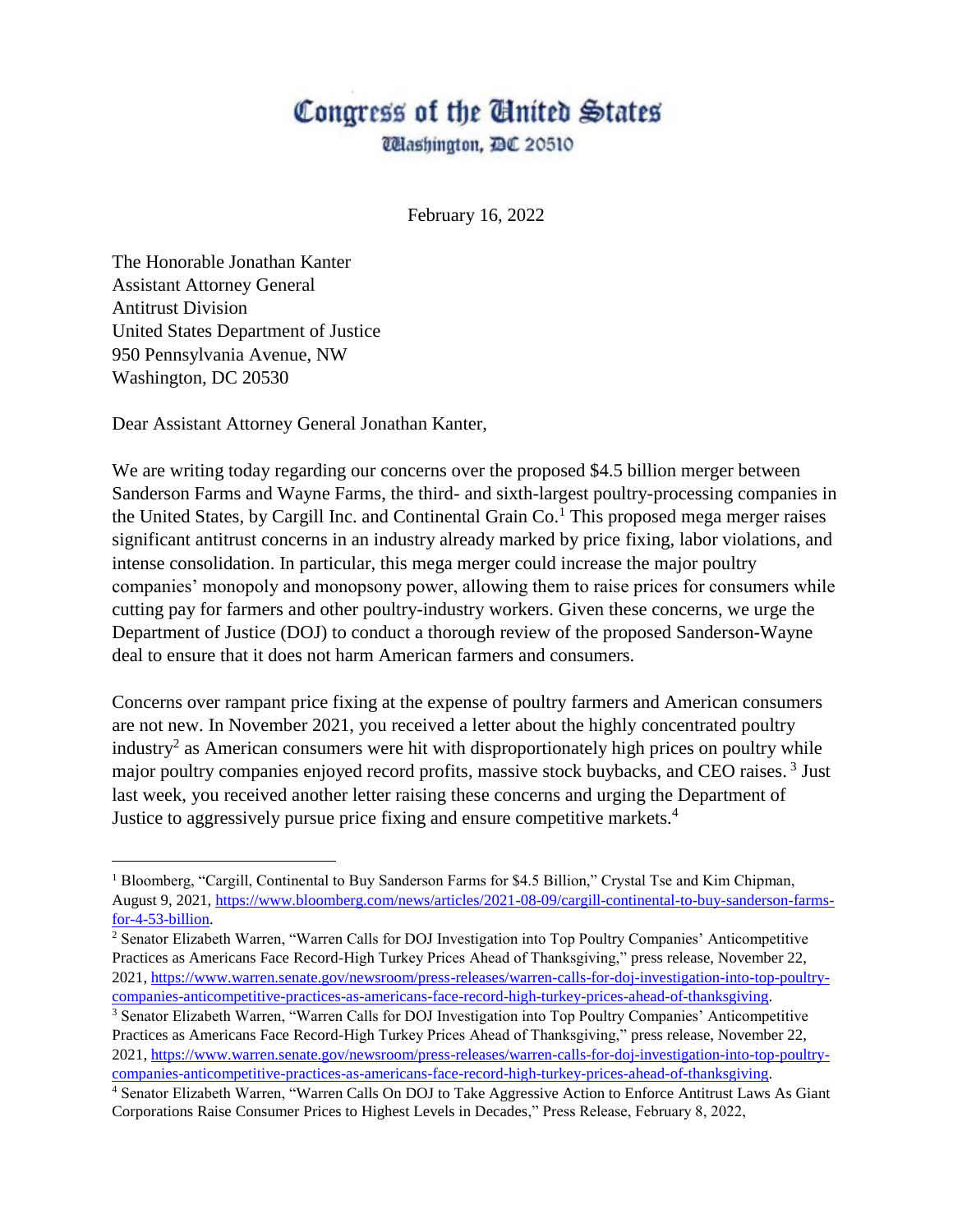Price fixing among the "Big Four" poultry companies – Tyson Foods, Pilgrim's Pride, Perdue, and Sanderson Farms – has been a widespread issue for several years, made easier by their joint 54% market share as of 2021.<sup>5</sup> Cargill Inc., which would own Sanderson Farms and Wayne Farms with Continental Grain Co. under the proposed merger, has been implicated in several price-fixing lawsuits alongside Sanderson Farms. In October 2020, Cargill and several other major poultry companies were named in a suit alleging that a "turkey cartel" had conspired to set prices artificially high,<sup>6</sup> and in 2019, Sanderson Farms was served a subpoena from the Department of Justice in a price-fixing lawsuit alongside Tyson Foods Inc. and Pilgrim Pride Corp.<sup>7</sup>

This history of price fixing, including by the companies involved in this proposed merger, has already had a significant impact on American consumers. A 2018 lawsuit against Sanderson Farms and other major poultry companies alleged that since 2008, coordinated production cuts between the companies resulted in a "roughly 50% increase in the price of broiler chickens," cheating American families out of approximately \$330 each year.<sup>8</sup> A 2017 suit alleged that the "wrongful conduct" of chicken companies including Tyson Foods Inc., Pilgrim's Pride Corp., and Sanderson Farms Inc. "not only materially reduced or eliminated the historical boom and bust cycle of the chicken industry, they propped up chicken prices during periods of rapidly falling input costs."<sup>9</sup>

Concentration in the poultry industry has left most farmers with only one or two companies with which they can work, a situation big poultry companies have seized on to cut pay and force farmers into untenable financial situations.<sup>10</sup> While four companies currently control more than half of the U.S. poultry market, consolidation and control can be even more of a factor regionally: in many regions, one or two processors control the market.<sup>11</sup> Farmers have also

 $\overline{a}$ 

[https://www.warren.senate.gov/newsroom/press-releases/warren-calls-on-doj-to-take-aggressive-action-to-enforce](https://www.warren.senate.gov/newsroom/press-releases/warren-calls-on-doj-to-take-aggressive-action-to-enforce-antitrust-laws-as-giant-corporations-raise-consumer-prices-to-highest-levels-in-decades)[antitrust-laws-as-giant-corporations-raise-consumer-prices-to-highest-levels-in-decades.](https://www.warren.senate.gov/newsroom/press-releases/warren-calls-on-doj-to-take-aggressive-action-to-enforce-antitrust-laws-as-giant-corporations-raise-consumer-prices-to-highest-levels-in-decades)

<sup>5</sup> White House, "Addressing Concentration in the Meat-Processing Industry to Lower Food Prices for American Families," Brian Deese, Sameera Fazili, and Bharat Ramamurti, September 8, 2021,

[https://www.whitehouse.gov/briefing-room/blog/2021/09/08/addressing-concentration-in-the-meat-processing](https://www.whitehouse.gov/briefing-room/blog/2021/09/08/addressing-concentration-in-the-meat-processing-industry-to-lower-food-prices-for-american-families/)[industry-to-lower-food-prices-for-american-families/.](https://www.whitehouse.gov/briefing-room/blog/2021/09/08/addressing-concentration-in-the-meat-processing-industry-to-lower-food-prices-for-american-families/)

<sup>6</sup> Bloomberg Law, "Tyson, Cargill, Hormel, Butterball to Face Turkey Cartel Claims," Mike Leonard, October 27, 2020, [https://news.bloomberglaw.com/antitrust/tyson-cargill-hormel-butterball-to-face-turkey-cartel-claims.](https://news.bloomberglaw.com/antitrust/tyson-cargill-hormel-butterball-to-face-turkey-cartel-claims)

<sup>&</sup>lt;sup>7</sup> Meat + Poultry, "Sanderson Farms receives subpoena in price-fixing lawsuit," Ryan McCarthy, September 10, 2019, -https://www.meatpoultry.com/articles/21870-sanderson-farms-receives-subpoena-in-price-fixing-lawsuit.

<sup>8</sup> Chicago Tribune, "Second lawsuit against poultry giants alleges chicken price-fixing conspiracy," Ally Marotti, January 15, 2018[, https://www.chicagotribune.com/business/ct-biz-winn-dixie-tyson-chicken-prices-20180115](https://www.chicagotribune.com/business/ct-biz-winn-dixie-tyson-chicken-prices-20180115-story.html) [story.html;](https://www.chicagotribune.com/business/ct-biz-winn-dixie-tyson-chicken-prices-20180115-story.html) NBC News, "You're Getting Skinned on Chicken Prices," Ben Popken, February 17, 2017, [https://www.nbcnews.com/business/consumer/you-re-getting-skinned-chicken-prices-suit-says-n721821.](https://www.nbcnews.com/business/consumer/you-re-getting-skinned-chicken-prices-suit-says-n721821)

<sup>9</sup> Bloomberg, "Top U.S. Chicken Producers Sued on Price-Fixing Claims by Buyers," Michael Hirtzer, September 4, 2020, [https://www.bloomberg.com/news/articles/2020-09-04/bob-evans-farms-alleges-tyson-others-inflated](https://www.bloomberg.com/news/articles/2020-09-04/bob-evans-farms-alleges-tyson-others-inflated-chicken-prices?sref=ZvMMMOkz)[chicken-prices?sref=ZvMMMOkz.](https://www.bloomberg.com/news/articles/2020-09-04/bob-evans-farms-alleges-tyson-others-inflated-chicken-prices?sref=ZvMMMOkz)

<sup>10</sup> Food & Power: Chicken, Open Markets Institute[, https://www.foodandpower.net/chicken/.](https://www.foodandpower.net/chicken/)

<sup>&</sup>lt;sup>11</sup> Washington Monthly, "More Trouble with Big Chicken," Claire Kelloway, August 25, 2021, [https://washingtonmonthly.com/2021/08/25/more-trouble-with-big-chicken/.](https://washingtonmonthly.com/2021/08/25/more-trouble-with-big-chicken/)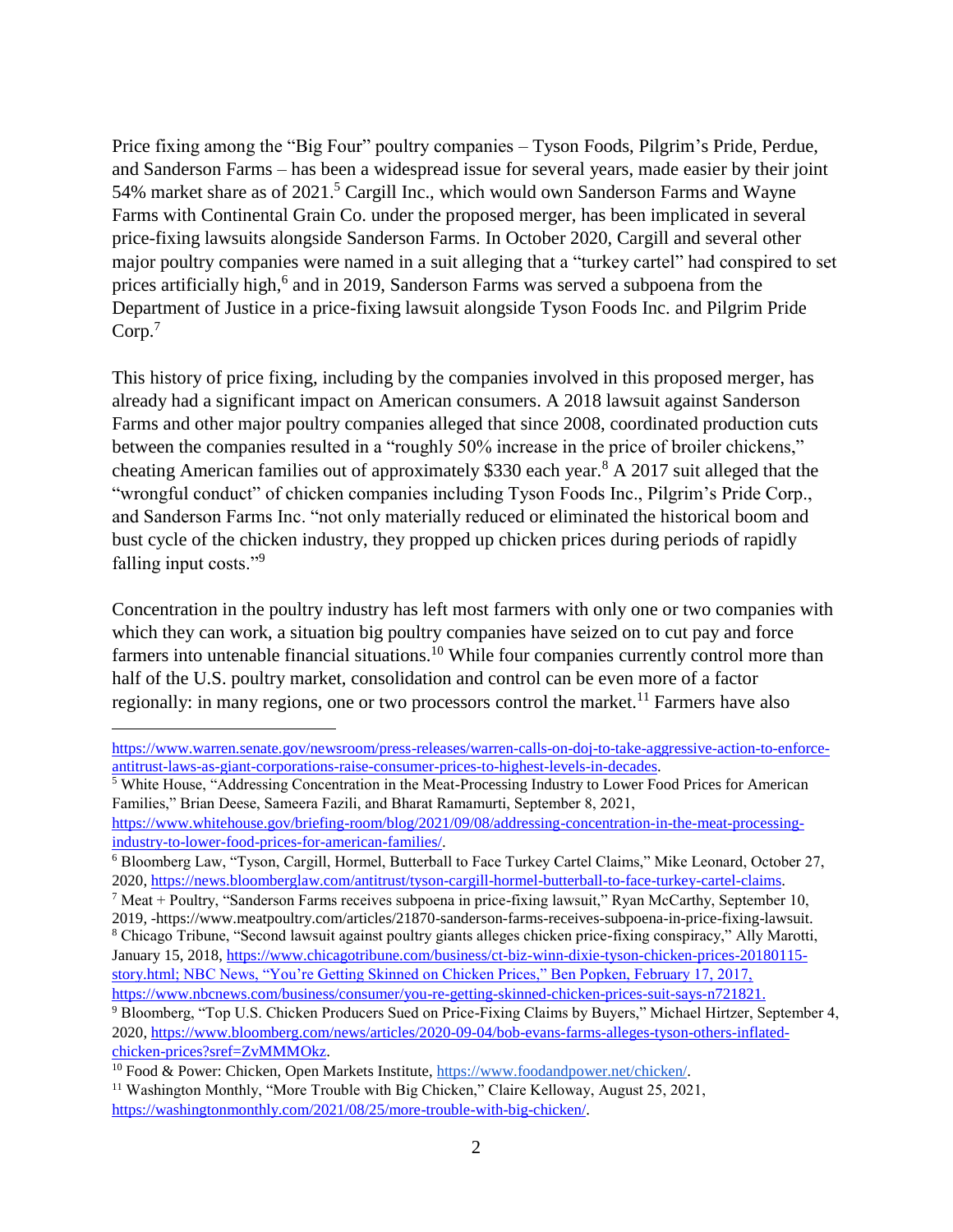reported that even in areas where there is competition, there are informal "no-poach" agreements between processors that undercut any meaningful labor mobility.<sup>12</sup> "No-poach" agreements, which violate antitrust laws, occur when companies agree not to hire or recruit one another's employees, thereby "agreeing not to compete for those employees' labor."<sup>13</sup> The consequences of this have been devastating for American farmers: the typical U.S. chicken farmer has seen their pay decrease more than 6 percent, adjusted for inflation, between 1988 and  $2015^{14}$ 

The Sanderson-Wayne mega merger could exacerbate the exploitation of chicken farmers. Sanderson Farms and Wayne Farms have significant overlap in their geographic regions in the Southeast,<sup>15</sup> leading farmers to worry that the combined entity could have greater market power to cut their pay even further while leaving them no recourse. Immediately after Sanderson announced the proposed merger with Wayne, Sanderson executives in Mississippi also announced plans to make significant cuts to pay for chicken growers, which were only reversed after strong opposition, though the company warned that the cuts may nevertheless occur in the future.<sup>16</sup> One farmer observed that "the pay cut and the merger are inseparable—the only reason Sanderson proposed the cut was because the merger would leave growers with little choice but to accept the new terms."<sup>17</sup>

These companies also have an extensive record of working to artificially suppress chicken farmers' compensation. Cargill, Sanderson, and Wayne, along with other processors, are defendants in wage and/or price fixing lawsuits in Alaska, Arkansas, Illinois, Maryland, Minnesota, and Oklahoma.<sup>18</sup> In 2021, Tyson and Perdue–who together control roughly a third of the domestic poultry market–finalized a \$35 million settlement over allegations the companies colluded to lock farmers into "unprofitably low" compensation.<sup>19</sup>

The proposed mega merger also highlights the existing dangers of vertical integration in the poultry industry. Processors, also called integrators, already control nearly every step of the

 $\overline{a}$ 

<sup>&</sup>lt;sup>12</sup> Bloomberg Law, "Tyson, Others Face New Cartel Claims, Now From Chicken Farmers," Mike Leonard, September 21, 2020, [https://news.bloomberglaw.com/bloomberg-law-analysis/tyson-others-face-new-cartel-claims](https://news.bloomberglaw.com/bloomberg-law-analysis/tyson-others-face-new-cartel-claims-now-from-chicken-farmers?context=article-related)[now-from-chicken-farmers?context=article-related.](https://news.bloomberglaw.com/bloomberg-law-analysis/tyson-others-face-new-cartel-claims-now-from-chicken-farmers?context=article-related)

<sup>&</sup>lt;sup>13</sup> Department of Justice, "No More No-Poach: The Antitrust Division Continues to Investigate and Prosecute "No-Poach" and Wage-Fixing Agreements," Press Release, Spring 2018, [https://www.justice.gov/atr/division](https://www.justice.gov/atr/division-operations/division-update-spring-2018/antitrust-division-continues-investigate-and-prosecute-no-poach-and-wage-fixing-agreements)[operations/division-update-spring-2018/antitrust-division-continues-investigate-and-prosecute-no-poach-and-wage](https://www.justice.gov/atr/division-operations/division-update-spring-2018/antitrust-division-continues-investigate-and-prosecute-no-poach-and-wage-fixing-agreements)[fixing-agreements.](https://www.justice.gov/atr/division-operations/division-update-spring-2018/antitrust-division-continues-investigate-and-prosecute-no-poach-and-wage-fixing-agreements)

<sup>&</sup>lt;sup>14</sup> The Fern, "Is the U.S. chicken industry cheating its farmers?" Leah Douglas and Christopher Leonard, August 2, 2019, [https://thefern.org/2019/08/is-the-u-s-chicken-industry-cheating-its-farmers/.](https://thefern.org/2019/08/is-the-u-s-chicken-industry-cheating-its-farmers/)

<sup>15</sup> Washington Monthly, "More Trouble with Big Chicken," Claire Kelloway, August 25, 2021, [https://washingtonmonthly.com/2021/08/25/more-trouble-with-big-chicken/.](https://washingtonmonthly.com/2021/08/25/more-trouble-with-big-chicken/)

<sup>&</sup>lt;sup>16</sup> Mother Jones, "The Chicken Farmers Are Pushing Back," Marcia Brown, Oct. 6, 2021, [https://www.motherjones.com/environment/2021/10/the-chicken-farmers-are-pushing-back/.](https://www.motherjones.com/environment/2021/10/the-chicken-farmers-are-pushing-back/) <sup>17</sup> *Id.*

<sup>18</sup> RAFI-USA, Testimony to U.S. House of Representatives, Margaret Krome Lukens and Aaron Johnson, Jan. 19, 2022, [https://docs.house.gov/meetings/JU/JU05/20220119/114345/HHRG-117-JU05-20220119-SD010.pdf.](https://docs.house.gov/meetings/JU/JU05/20220119/114345/HHRG-117-JU05-20220119-SD010.pdf)

<sup>19</sup> Associated Press, "Tyson, Perdue to pay \$35M to settle with chicken farmers," Josh Funk, September 2, 2021, [https://apnews.com/article/business-fa91f3a79e4eb9aa5e3d0046e4f16d85.](https://apnews.com/article/business-fa91f3a79e4eb9aa5e3d0046e4f16d85)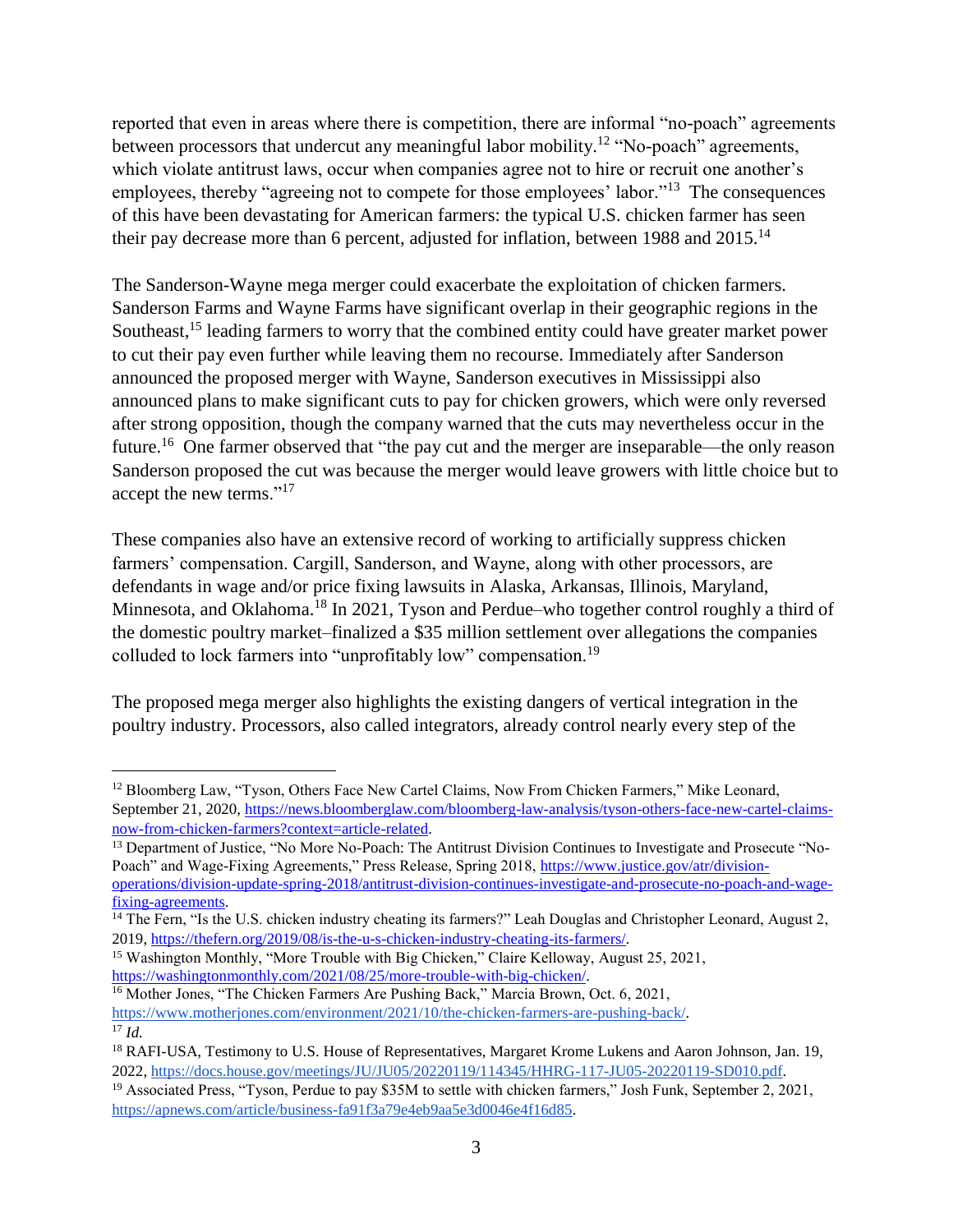poultry supply chain, claiming ownership of the feed mills, hatcheries, slaughter houses, processing plants, and final product distribution.<sup>20</sup> Integrators also force growers to maintain facilities to their exact specifications, causing a significant financial barrier for farmers wanting to switch companies and forcing growers to take on hundreds of thousands of dollars in debt to meet the integrators' infrastructure demands. <sup>21</sup> This system of horizontal and vertical integration "controls the economic viability of each grower and can easily push select targets into bankruptcy, even on whim." $^{22}$ 

The proposed Sanderson-Wayne mega merger would unquestionably allow the newly integrated company to tighten its hold on the entire process of chicken farming. Sanderson's parent company, Cargill, already holds a significant role in the commodity market for chicken feed, processing  $21\%$  of all U.S. soybeans<sup>23</sup> while Wayne Farms is a self-described "vertically integrated U.S. poultry producer."<sup>24</sup> The new market power given to Cargill if the transaction proceeds raises concerns that the company could cross-subsidize its enterprises, "undercut[ting] feed prices to temporarily lower chicken production prices in order to hurt competitors."<sup>25</sup>

Farmers have already expressed concerns that the Sanderson-Wayne merger could further harm their ability to maintain their livelihoods. In August 2021, the Minnesota Farmers Union's board voted unanimously to oppose the acquisition, and MFU President Gary Wertish argued that "increased consolidation does not benefit farmers, nor consumers. Instead, it concentrates power into the hands of a few and leaves farmers with fewer market opportunities and consumers with higher prices."<sup>26</sup> Representatives from 45 chicken farms created the Mississippi Poultry Growers Alliance compiled a list of demands for Sanderson Farms, opposing pay cuts they viewed as tied

 $\overline{a}$ 

<sup>20</sup> RAFI-USA, "Big Chicken Companies Own or Control Everything Except the Farm, But Why?," July 14, 2016, [https://www.rafiusa.org/blog/big-chicken-companies-own-and-control-everything-except-the-farm-why/;](https://www.rafiusa.org/blog/big-chicken-companies-own-and-control-everything-except-the-farm-why/) National Chicken Council, "Vertical Integration," [https://www.nationalchickencouncil.org/industry-issues/vertical](https://www.nationalchickencouncil.org/industry-issues/vertical-integration/)[integration/.](https://www.nationalchickencouncil.org/industry-issues/vertical-integration/)

<sup>&</sup>lt;sup>21</sup> "Restoring Economic Health to Contract Poultry Production," C. Robert Taylor and David A. Domina, May 13, 2010, [https://www.competitivemarkets.com/wp-content/uploads/2012/02/dominareportversion2.pdf.](https://www.competitivemarkets.com/wp-content/uploads/2012/02/dominareportversion2.pdf) <sup>22</sup> *Id.*

<sup>&</sup>lt;sup>23</sup> Washington Monthly, "More Trouble with Big Chicken," Claire Kelloway, August 25, 2021,

[https://washingtonmonthly.com/2021/08/25/more-trouble-with-big-chicken/;](https://washingtonmonthly.com/2021/08/25/more-trouble-with-big-chicken/) The Des Moines Register, "Opinion: Department of Justice should deny Cargill-Sanderson Farms merger," Dave Dickey, December 6, 2021, [https://www.desmoinesregister.com/story/opinion/columnists/2021/12/06/feds-should-deny-cargill-sanderson](https://www.desmoinesregister.com/story/opinion/columnists/2021/12/06/feds-should-deny-cargill-sanderson-farms-merger/8854573002/)[farms-merger/8854573002/.](https://www.desmoinesregister.com/story/opinion/columnists/2021/12/06/feds-should-deny-cargill-sanderson-farms-merger/8854573002/)

<sup>&</sup>lt;sup>24</sup> Cargill, "Cargill and Continental Grain Company to Acquire Sanderson Farms for \$203 per Share in Cash and Create a Leading U.S. Poultry Company," press release, August 9, 2021[, https://www.cargill.com/2021/cargill-and](https://www.cargill.com/2021/cargill-and-continental-grain-company-to-acquire-sanderson-farms)[continental-grain-company-to-acquire-sanderson-farms.](https://www.cargill.com/2021/cargill-and-continental-grain-company-to-acquire-sanderson-farms)

<sup>25</sup> The Des Moines Register, "Opinion: Department of Justice should deny Cargill-Sanderson Farms merger," Dave Dickey, December 6, 2021, [https://www.desmoinesregister.com/story/opinion/columnists/2021/12/06/feds-should](https://www.desmoinesregister.com/story/opinion/columnists/2021/12/06/feds-should-deny-cargill-sanderson-farms-merger/8854573002/)[deny-cargill-sanderson-farms-merger/8854573002/.](https://www.desmoinesregister.com/story/opinion/columnists/2021/12/06/feds-should-deny-cargill-sanderson-farms-merger/8854573002/)

<sup>26</sup> Ag Week, "Minnesota Farmers Union board opposes Cargill buying Sanderson Farms," September 2, 2021, [https://www.agweek.com/business/minnesota-farmers-union-board-opposes-cargill-buying-sanderson-farms.](https://www.agweek.com/business/minnesota-farmers-union-board-opposes-cargill-buying-sanderson-farms)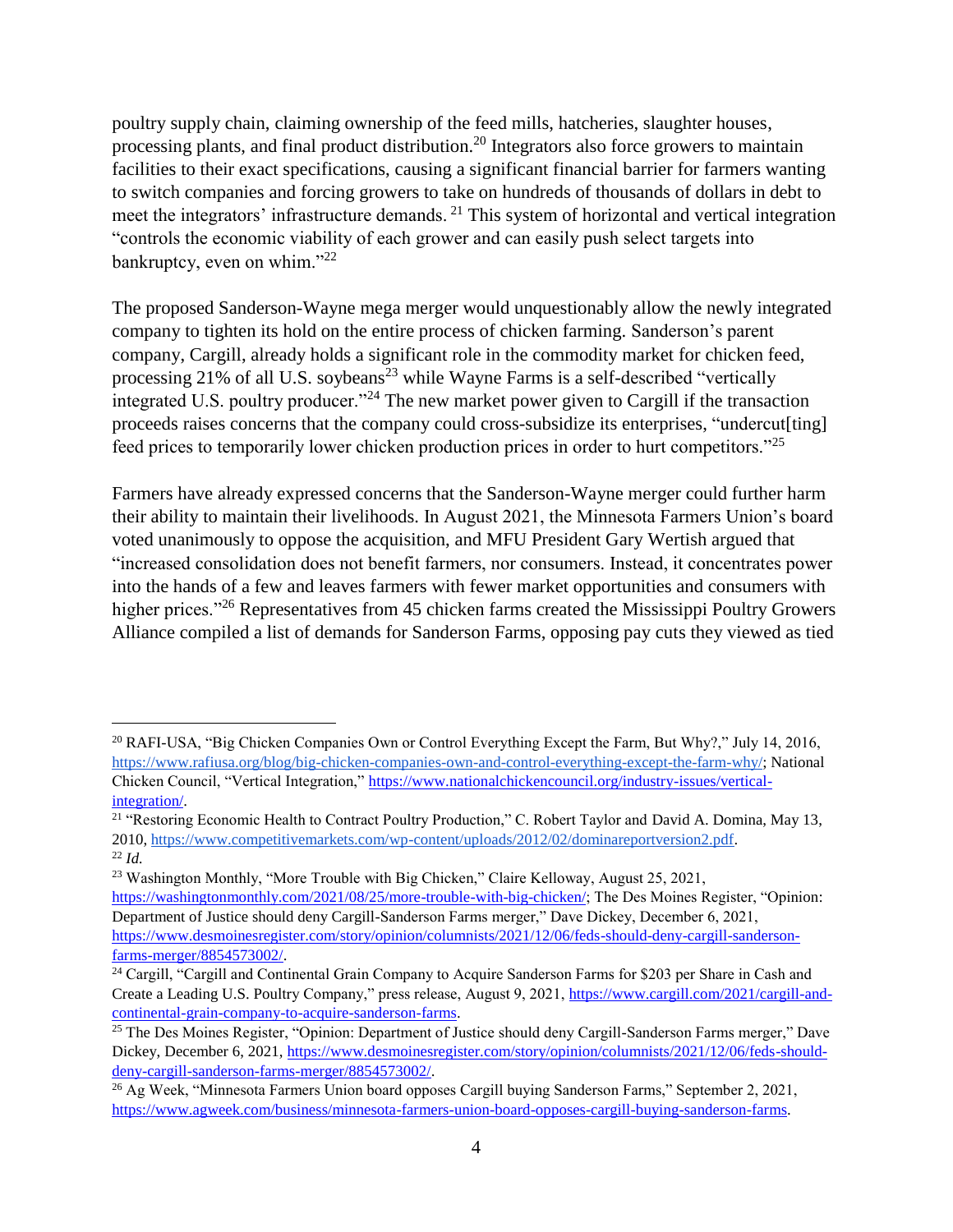to the merger and pushing for better standards of living for chicken farmers, 71 percent of whom lived below the poverty line in a 2014 study.<sup>27</sup>

The Biden Administration has made addressing corporate consolidation and its impact on workers and consumers a centerpiece of its economic policy, calling on the DOJ and the Federal Trade Commission (FTC) to investigate anticompetitive practices in the meatpacking and poultry industries.<sup>28</sup> The Administration should carefully scrutinize this merger and oppose it if it is likely to reduce competition and have an adverse impact on consumers or farmers. In reviewing the prospective transaction, the DOJ must also consider the extensive history of price fixing in the poultry industry, particularly in light of past and ongoing litigation against Sanderson Farms and Wayne Farms. Section 7.2 of the Horizontal Merger Guidelines states that a history of collusion or coordinated interaction in a market will be given "substantial weight" when the DOJ and the FTC assess the likelihood that an acquisition or merger will lead to anticompetitive harms.<sup>29</sup> This mega merger, in a sector already plagued with consolidation and illegal behaviors that harm farmers and consumers alike, represents a new threat to building a competitive agricultural industry.

In light of these serious concerns, we respectfully urge the DOJ to scrutinize the proposed Sanderson-Wayne transaction to determine whether it violates the antitrust laws, and the DOJ should oppose the merger if it does.

Thank you for your attention to this matter.

Sincerely,

riginale

Warren United States Senator

*Lanceur* peni

Mondaire Jones Member of Congress

 $\overline{a}$ <sup>27</sup> Mother Jones, "The Chicken Farmers Are Pushing Back," Marcia Brown, Oct. 6, 2021, [https://www.motherjones.com/environment/2021/10/the-chicken-farmers-are-pushing-back/.](https://www.motherjones.com/environment/2021/10/the-chicken-farmers-are-pushing-back/)

<sup>&</sup>lt;sup>28</sup> White House, "FACT SHEET: The Biden-Harris Action Plan for a Fairer, More Competitive, and More Resilient Meat and Poultry Supply Chain," press release, January 3, 2022[, https://www.whitehouse.gov/briefing](https://www.whitehouse.gov/briefing-room/statements-releases/2022/01/03/fact-sheet-the-biden-harris-action-plan-for-a-fairer-more-competitive-and-more-resilient-meat-and-poultry-supply-chain/)[room/statements-releases/2022/01/03/fact-sheet-the-biden-harris-action-plan-for-a-fairer-more-competitive-and](https://www.whitehouse.gov/briefing-room/statements-releases/2022/01/03/fact-sheet-the-biden-harris-action-plan-for-a-fairer-more-competitive-and-more-resilient-meat-and-poultry-supply-chain/)[more-resilient-meat-and-poultry-supply-chain/.](https://www.whitehouse.gov/briefing-room/statements-releases/2022/01/03/fact-sheet-the-biden-harris-action-plan-for-a-fairer-more-competitive-and-more-resilient-meat-and-poultry-supply-chain/)

<sup>29</sup> Department of Justice and Federal Trade Commission, "Horizontal Merger Guidelines," August 19, 2010, [https://www.justice.gov/atr/horizontal-merger-guidelines-08192010.](https://www.justice.gov/atr/horizontal-merger-guidelines-08192010)